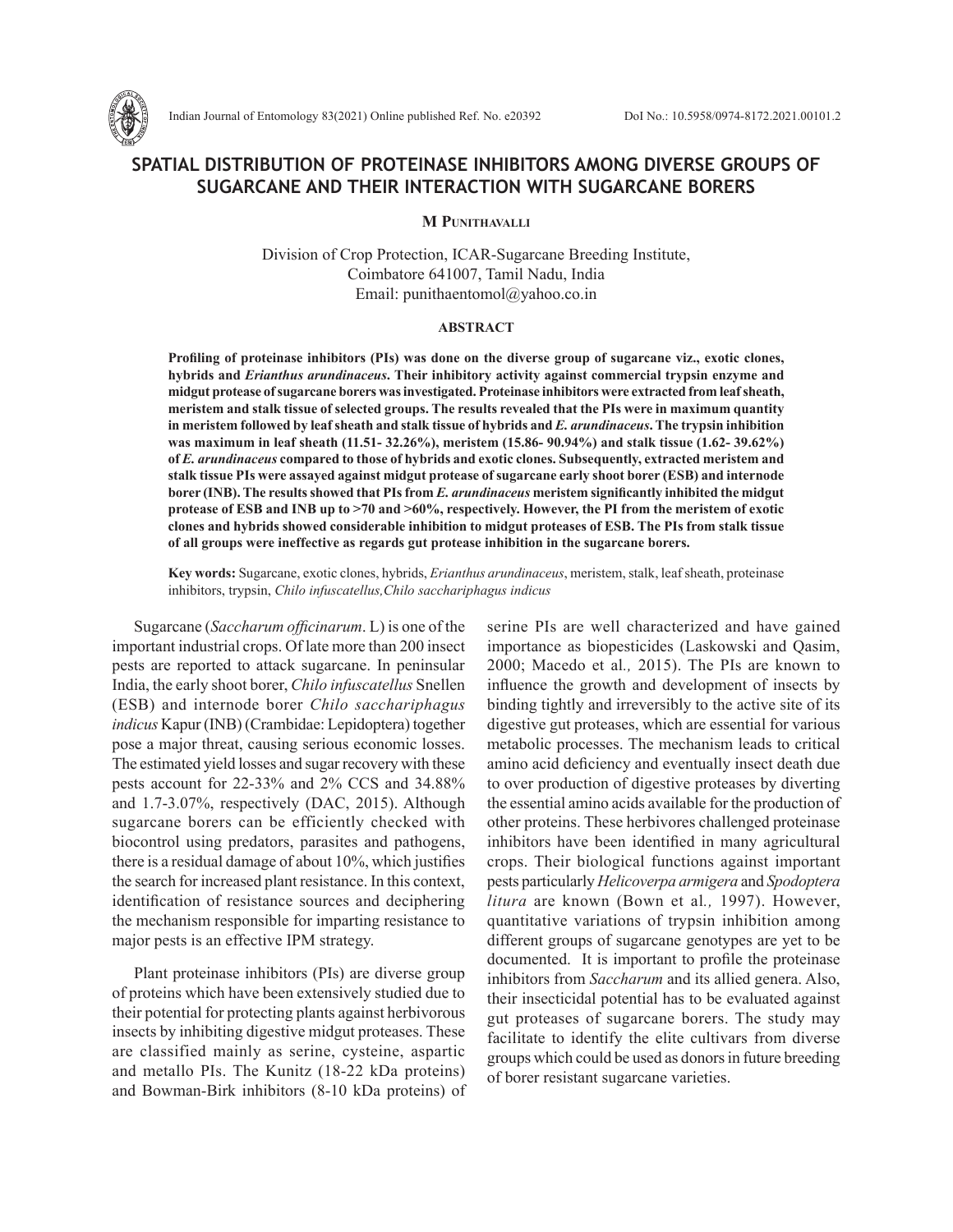## **MATERIALS AND METHODS**

Three groups of sugarcane genotypes viz., exotic clones, hybrids and *E. arundinaceus* were selected. Based on the field screening (2013-2015), promising borer resistant genotypes from each group were selected for the profiling of proteinase inhibitors. The seed material of three groups were brought from the Regional station of Sugarcane Breeding Institute (SBI-RC), Kannur, Kerala. Two budded setts were planted in a randomized block design with three replications with spacing of 6x 0.9 m. The crop was raised following recommended agronomic practices without any plant protection measures. Healthy leaf sheath, meristem and stalk (cane tissue) samples were collected randomly from 3- and 5-months old plants for proteinase inhibitor (PI) extraction. The methodology of PI extraction and assay protocols were followed as per Ramesh Babu et al. (2012). Proteinase inhibitory activity of the extracted PIs were evaluated against trypsin from bovine pancreas under laboratory conditions. The trypsin inhibitory assay was performed using BApNA (Nα-Benzoyl-DL-arginine 4-nitroanilide hydrochloride) as substrate. 0.3ml of sample extract was added to 60 μg of bovine trypsin in 0.6 ml of assay buffer and incubated at 37°C in a water bath for 10 min. Residual trypsin activity was measured by adding 3ml of 1mM BApNA in prewarmed (37°C) assay buffer and incubated at 37°C for 10 min. Reactions were arrested by adding 0.6 ml of 30% glacial acetic acid. After centrifugation at 5000 rpm for 6 min, the liberated p-nitroaniline in the clear solution was measured at 410 nm. All assays were performed in triplicate with sample and reagent blank.

To assess the potential effects of the extracted PIs from the exotic clones, hybrids and *E. arundinaceus* on the digestive proteinases of ESB and INB, midguts of the fifth instar larvae were removed by carefully dissecting and storing at -20°C. Protease enzyme from the midgut tissue were extracted separately in equal volume of ice-cold 0.2M glycine-NaOH buffer (pH 10) (containing 2mM DTT and 10% PVP) for 2 hr at 4°C and then centrifuged at 8000 rpm for 15 mins at  $4^{\circ}$ C (Telang et al., 2003). The resulting supernatant was collected and analyzed for gut protease inhibition against the PIs extracted from meristem and stalk tissues. The procedure for ESB and INB gut protease inhibition was as similar to the plant proteinase inhibition except for the gut protease in place of trypsin. The data obtained were statistically analyzed in a complete randomized block design and different parameters observed were subjected to ANOVA and means were compared with

Duncan's Multiple Range Test (DMRT, p= 0.05). The analysis based on students' "t" test was also done.

## **RESULTS AND DISCUSSION**

The results obtained on the extraction of the PIs from different plant parts of exotic clones revealed that the meristem showed maximum trypsin inhibition (>30%) followed by those from stalk tissue (>10-20%) (Fig. 1a). The stalk tissue of the genotypes H 44 2772 and US 497 followed next. In sugarcane, increased level of trypsin inhibitor had been detected in the preferential feeding sites of sugarcane borer *Diatraea saccharalis* (Falco et al., 2001).Many studies report that the PIs inhibit the larval gut proteases conferring resistance to insect pests (Amarjit et al., 2015). The present results show that the PIs from meristem of exotic clones considerably inhibit the midgut proteases of ESB than INB. On the contrary, PIs extracted from stalk tissues reveal only meagre inhibition of midgut protease in both ESB and INB. In general, cultivated plants have a relatively lower level of resistance to biotic stresses when compared to wild relatives of crops (Wang et al., 2015). Among exotic clones screened for PIs, those from meristem of US 497 and LF63 16/17 exhibited significantly more inhibition of midgut protease of ESB compared to other evaluated genotypes. Allsopp et al. (1996) identified PIs in many resistant sugarcane clones and found that the clones fed to the Australian cane grub reduced their growth and survival significantly. The PIs from *Theobroma* seeds showed adverse effect on fecundity and survival rate of velvet bean caterpillars (*Anticarsia gemmatalis*) and sugarcane borer (*D. saccharalis*) (Paulillo et al., 2012).

Proteinase inhibitors (PIs) quantified from different plant parts of eight borers promising sugarcane hybrids are presented in Fig 1b. The results showed that the amount of trypsin inhibition in leaf sheath, meristem and stalk tissues differed significantly among the chosen genotypes. However, it was comparatively higher in meristem (35- 55%) followed by leaf sheath (20- 25%) and stalk tissues (5-10%) in the evaluated genotypes. The trypsin inhibition was maximum with the PIs extracted from the meristem of genotypes 91A37 and Co 775 (55.78 and 52.67%, respectively), and was the least with that from the meristem of the genotype Co 99016 (18.36%). None of the genotypes showed marked increase in trypsin inhibition in stalk tissues. While selecting candidate PIs for use in developing insect resistant plants, their stability against digestion by insect gut proteinases is very important. The PIs extracted from meristem and stalk tissue were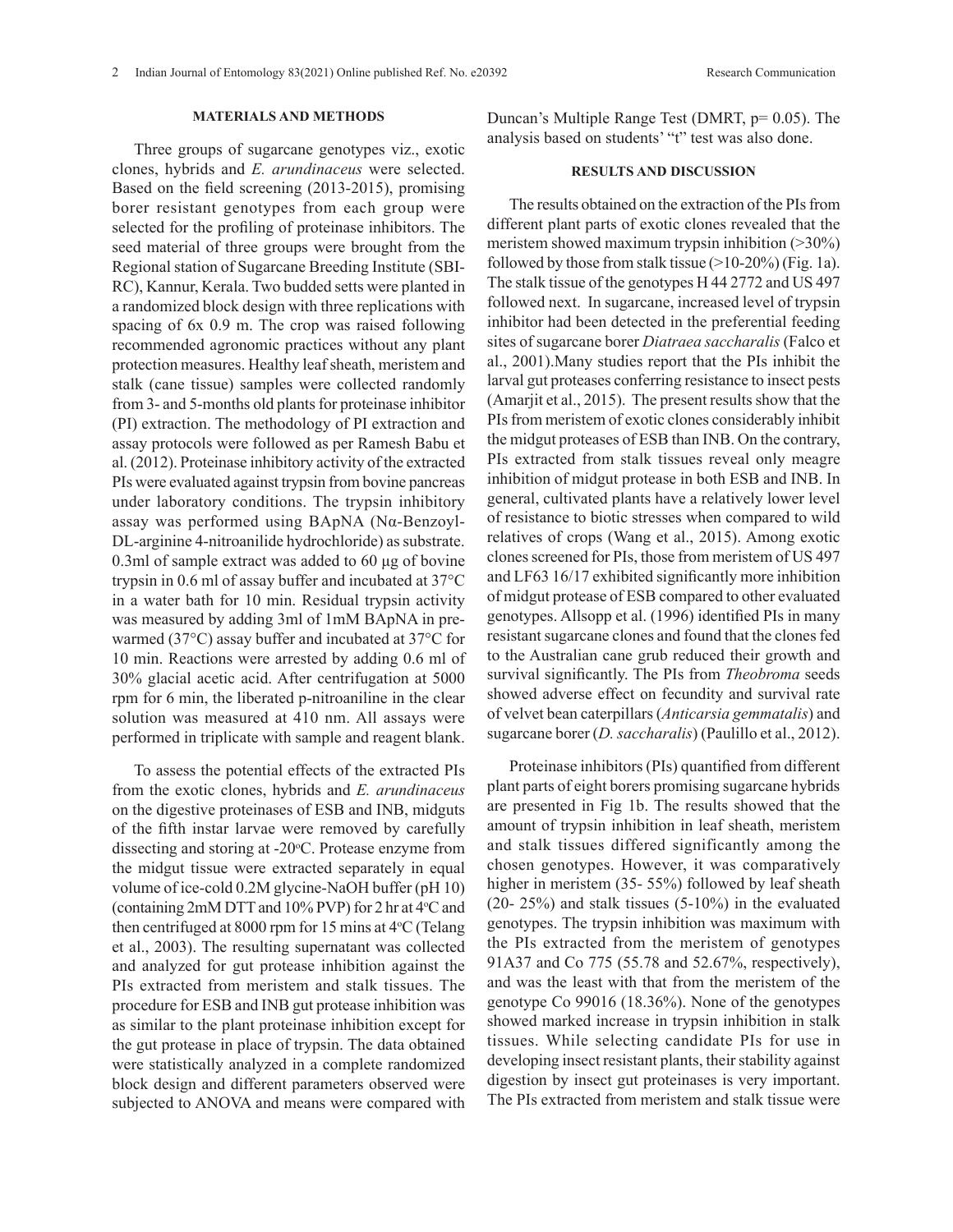Spatial distribution of proteinase inhibitors among diverse groups of sugarcane 3 M Punithavalli



1. (a) Proteinase inhibitors of exotic clones vs gut proteases of ESB and INB



1. (b) Proteinase inhibitors of sugarcane hybrids vs gut proteases of ESB and INB



1. (c) Proteinase inhibitors of *Erianthus arundinaceus* vs gut proteases of ESB and INB

Fig. 1. Proteinase inhibitor profiles and their interaction with sugarcane early shoot borer and internode borer

screened in vitro for their inhibitory activity against gut proteases (Fig 1b). The PIs extracted from meristem of all the hybrids showed significantly more inhibition in ESB. According to Balaji et al*.* (2012), inhibitors from *Saccharum* spp. stem tissue extracts inhibited >30% gut proteinase activity of *C. infuscatellus*. The midgut protease inhibition in ESB was observed to be maximum with the PIs extracted from the meristem of 91A37 and Co 775 (reduction of 58.25 and 56.96%, respectively). However, PIs extracted from meristem and stalk tissue were ineffective as regards mid gut protease inhibition of IB.

The PIs extracted from eight field promising *E. arundinaceus* genotypes viz*.,* IJ 76 400, IK 76 84, IJ 76 364, FIJI 55, IJ 76 370, K 76 78, IK 76 88 and ERI 2798 were studied (Fig. 1c). There existed inter-varietal quantity differences among the plant parts of these genotypes. Results showed that the trypsin inhibition was significantly maximum with PIs extracted from meristem; it was  $> 85\%$  with those from IJ 76 364 and IJ 76 370 followed by  $> 75\%$  in IK 76 78, Fiji 55, ERI 2798 and IJ 76 400. This inhibition was the least with those PIs extracted from leaf sheath and stalk tissues of *E. arundinaceus* genotypes. Allsopp and Cox (2002) identified a number of clones of wild